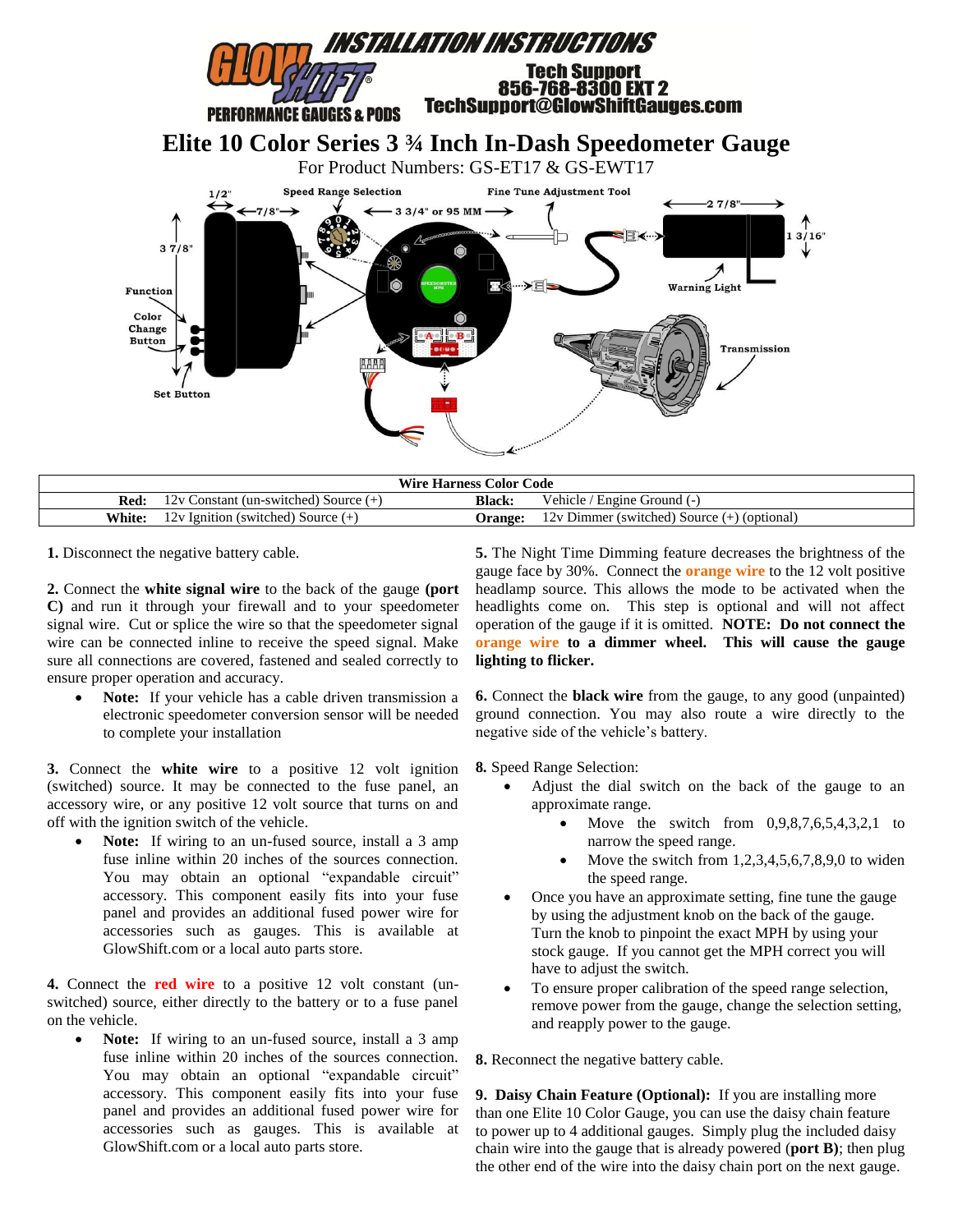

### **Operating Instructions**

## **1. 10-Color Mode:**

- Press the **COLOR** button to cycle between the colors.
- The sequence of display colors are: Blue Green Red Yellow White Light Blue Purple Pink Orange Amber
- After Amber there are two (2) automatic color changing functions on the gauge that begin with the color Blue. They are the 10 Color Cycle Mode and the 10 Color Slow Fade Mode.

## **2. Digital LED Display:**

- There are 3 display modes on the LED Display. There is a **Trip A**, **Trip B**, and a **Speedometer**.
	- Press the **FUNC** button to enter the Trip A mode which will display **TRIP A** on the LED display.
		- **1.** Press the SET button for 3 seconds to rest the trip meter.
	- Press the **FUNC** button to enter the Trip B mode which will display **TRIP B** on the LED display. **1.** Press the SET button for 3 seconds to rest the trip meter.
	- Press the **FUNC** button to enter the Speedometer mode which will display **MPH** on the LED display.

## **3. Peak Mode:**

- Press the **SET** button to recall the peak value and enter into the peak setting mode. The word **PEAK** will turn blue and the word **PEAK** will be displayed on the LED display when you are in the peak setting mode.
- When the peak value is displayed, press the **FUNC** button to clear the previous peak value. When the Peak Blue LED is not flashing, the gauge is operating in normal mode.

## **4. High-Warning Mode 1:**

- Hold the **FUNC** button for 5 seconds to enter into the High-Warning 1 setting mode. It will display **WARN 1** in the LED Display.
- When the needle and the warning light are flashing, you can now program the High-Warning Mode 1 Value. Pressing the **COLOR** button will move the needle clockwise while pressing the **SET** button will move the needle counter-clockwise.
- Holding either the **COLOR** button or the **SET** button will move the needle in major increments in the button's respective direction.
- After 5 seconds of no button activity, the gauge will return to its normal operating mode.

## **5. High-Warning Mode 2:**

- Press the **FUNC** button again to enter into the High-Warning 2 setting mode. It will display **WARN 2** in the LED display.
- When the needle is flashing and the warning light is on, you can now program the High-Warning Mode 2 Value. Pressing the **COLOR** button will move the needle clockwise while pressing the **SET** button will move the needle counter-clockwise.
- Holding either the **COLOR** button or the **SET** button will move the needle in major increments in the button's respective direction.
- After 5 seconds of no button activity, the gauge will return to its normal operating mode.

# **6. Opening Sound Mode:**

- Press the **FUNC** button until you get into the opening sound mode. The gauge backlight will flash and the LED display will read **SD. SCAN ON/OFF.**
- Press the **COLOR** and **SET** buttons to turn on and off the opening sound mode.
- When the **PEAK** word is off, the sound will be disabled. Likewise when the **PEAK** word is on, the sound will be enabled.
- When the opening sound is on, you will hear two beeps when the gauge goes through its startup calibration.

# **7. Key Sound Mode:**

- To hear the key sound when either button is pressed, press the **FUNC** button until the lights on the button words flash and the LED display reads **SD. KEY ON/OFF**.
- Press the **COLOR** and **SET** buttons to turn on and off the opening sound mode.
- When the **PEAK** word is off, the sound will be disabled. Likewise when the **PEAK** word is on, the sound will be enabled.
- When the Key sound is on, you will hear a beep while pressing the buttons.

# **8. Warning Mode Sound**

- To turn the warning sound on, press the **FUNC** button until the warning light is flashing and **SD. WARN 1 ON/OFF** is displayed in the LED display.
- Press the **COLOR** and **SET** buttons to turn on and off the opening sound mode.
- When the **PEAK** word is off, the sound will be disabled. Likewise when the **PEAK** word is on, the sound will be enabled.
- When the warning value is reached you will hear a tone.
- Whatever setting is set for Warning 1 Warning 2 will be automatically set as the same.